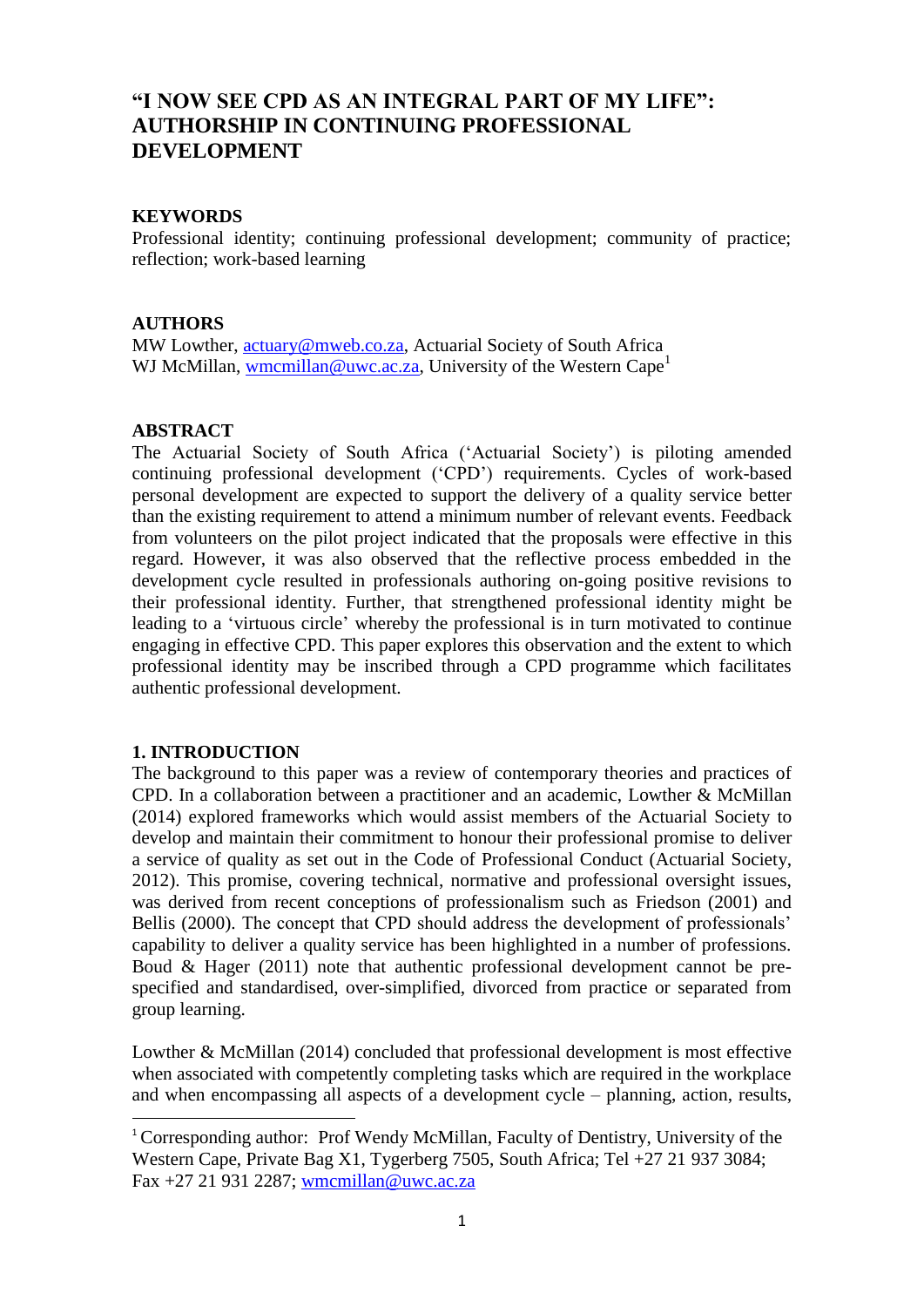and reflection. The experience of Actuarial Society members, as reflected in a survey in Lowther & McMillan (2014) tended to support this conclusion in that many reported that their professional development had been more than keeping up-to-date, and that the majority of this development had been work-based. Accordingly, the 'professional development value' (Friedman & Woodhead, 2008) of the Actuarial Society's existing CPD requirements was identified as "low". Those requirements were mainly that the actuary could verify their attendance at a minimum number of relevant technical and normative events. Lowther & McMillan (2014) therefore recommended that South African actuaries rather be encouraged to use work-based development cycles to maintain their capability to keep their professional promise to deliver a quality service.

The Actuarial Society took note of the findings from the research, and used these to develop an amended framework for CPD (Actuarial Society, 2014). A pilot project with 28 volunteers began in 2014. Instead of recording hours of attendance at events, these volunteers were required to apply development cycles and to record the process on a spreadsheet template. The template guides the participant to define their professional roles, assess their development needs, plan and carry out activities, and reflect and apply the development. Provision was also made for reflecting on unplanned workplace learning. The volunteers were surveyed after six months regarding the effectiveness of the new process. Their responses were generally supportive, but in addition, an unexpected issue emerged – that the reflective process embedded in the development cycle resulted in professionals authoring on-going positive revisions to their professional identity, much more so than in the traditional input-hours system. It was also noted how this strengthened professional identity might in turn be motivating the professional to continue engaging in effective CPD. This paper explores this observation and the extent to which professional identity may be inscribed through a CPD programme which facilitates authentic professional development.

The methodology of this study is described in the next Section. Section 3 briefly presents theoretical concepts of professional development and professional identity. Section 4 analyses the responses to the questionnaire in the light of these theoretical concepts, looking at evidence of the nature of professional development, the resulting strengthening of professional identity, and the virtuous circle of identity then supporting engagement with CPD.

#### **2. METHODOLOGY**

The authors were part of a work group of the Actuarial Society, monitoring the pilot project. An evaluative questionnaire regarding the effectiveness of the new process was drawn up by the work group and circulated to the 28 members who had volunteered for the pilot project. The survey questions are set out in the Appendix. Fourteen responses were received. The authors were tasked with analysing the responses for evidence of professional development and reflection. It is noted that the survey questions were not designed to elicit evidence of professional identity formation. However, the responses suggested that the CPD process fostered identity development. The authors then sought and received ethical clearance to investigate and report on the extent to which professional identity might be inscribed through a CPD programme which facilitates authentic professional development.

It is noted that development cycles were not complete for all the participants at the time of the data collection, as this was only an initial evaluation. It is also possible that those who volunteered may be a biased 'self-selected' sample. Because the survey questions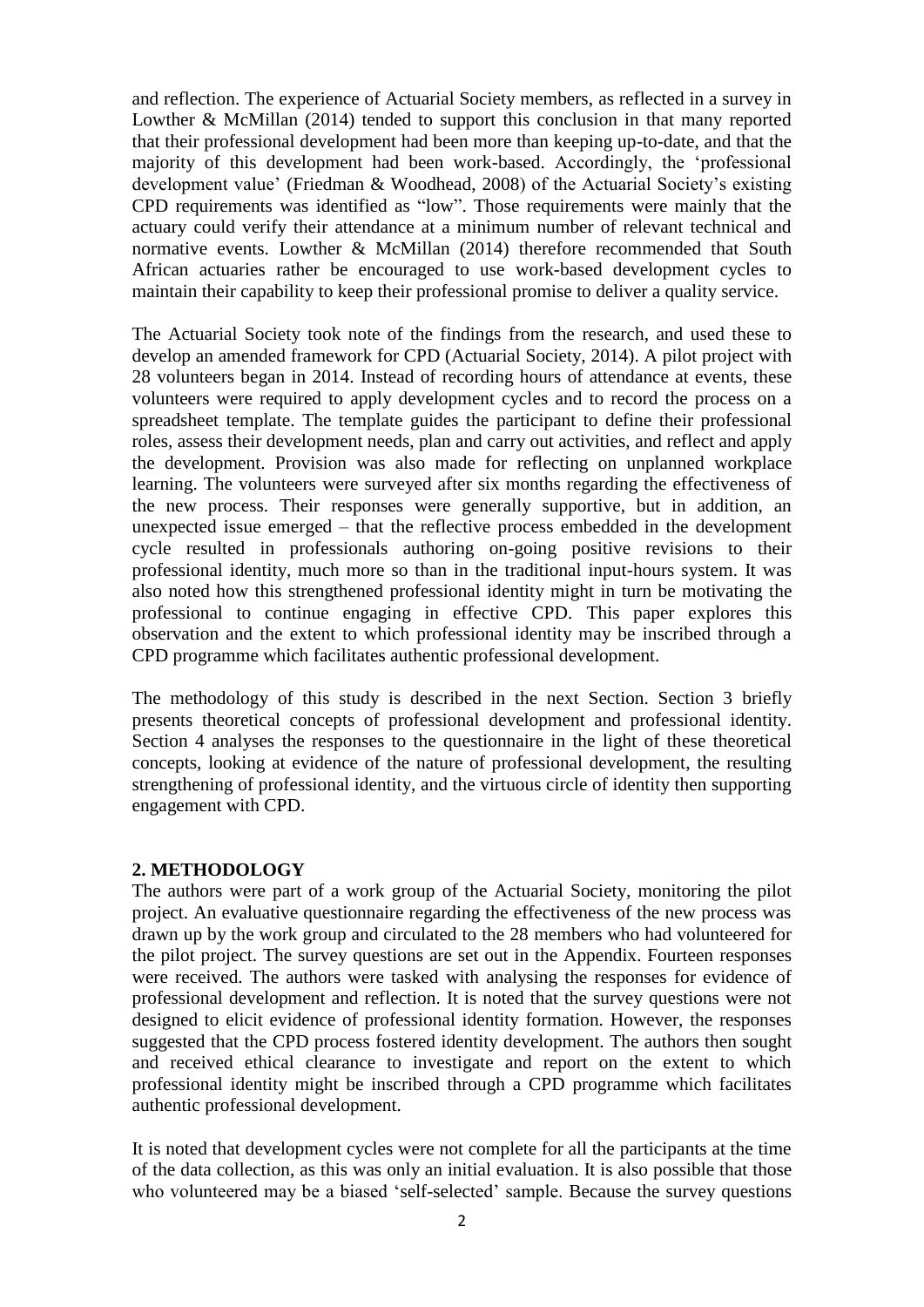were designed for a different proposition, this study only looks for positive evidence of identity development. A more extensive project would be required to accept or reject the hypothesis regarding professional identity posited in this paper.

# **3. CONCEPTS OF PROFESSIONAL DEVELOPMENT AND IDENTITY**

# **3.1 Professional development**

Professional development is synonymous with learning in the workplace (Lowther & McMillan, 2014). Professional development can thus not be separated from other activities in organizations (Gherardi & Nicolini, 2002; Gherardi et al, 1998). In the context of our CPD study, professional development was less about learning the basic competencies of the job – what is frequently described in studies of work-based learning (Corradi & Gherardi, 2008) – and more about struggling (Alvesson, 2010; Brown & Starkey, 2000) to perfect higher-order competencies "on the run" (Gold et al, 2007: 240) in order to be able to complete tasks required in the workplace – what Gherardi (2009) describes as "practice-based" learning, and what one of the respondents in the initial study described as "learning from your mistakes". Professional development for actuaries thus includes mastery of existing practices, innovation, and problem-solving (Amin & Roberts, 2008; Baxter & Chua, 2008; Carlile, 2002). Challenging, higherorder professional tasks might include the generation of a unique actuarial model, communicating complex numerical issues to clients with limited sophisticated numerical competence, or managing a department with colleagues outside the actuarial profession and whose scope of practice may be novel to the actuary-manager.

Professional development in the workplace is acquired on a day-to-day basis through action (Corradi & Gherardi, 2008; Cook & Brown, 1999) and reflection (Schon, 1983) – it is achieved through reflecting on what one does, interrogating the purposes of one's actions, and talking to others about what one is doing and thinking (Blaka & Filstad, 2007; Gherardi et al, 1998). Boud et al (1985: 19) define reflection in the context of learning as "those intellectual and affective activities in which individuals engage to explore their experiences in order to lead to new understandings". Atkins and Murphy (1993) highlight that reflection is a process involving the self. Action and reflection thus have a personal component.

However, professional development is more than the acquisition of facts or practices (Gherardi et al, 1998). Rather, knowledge is created and the meaning of words, actions, situations and material artefacts are negotiated by groups of people in particular contexts (Corradi & Gherardi, 2008; Blaka & Filstad, 2007) – what might be referred to as "communities of practice" (Wenger, 1998). The particular context – in this case, the actuarial workplace – is socially and culturally structured and is continuously reconstituted by those living and operating within it (Amin & Roberts, 2008; Blaka & Filstad, 2007). Action and reflection thus take place within a community of actuarial colleagues who have the potential to serve as both resources and sanctions (Amin & Roberts, 2008).

# **3.2 Professional identity**

Wenger et al (2002) suggest that over time, professionals who work in association develop a unique perspective, a common body of knowledge, practices and approaches – and with these, a common sense of identity. Professional communities of practice are defined by their specific knowledge and skills, and the commitment to a particular set of beliefs and values (Friedson, 2001). This distinctive knowledge base, regulation, and ideology is what defines the professionalism of a particular profession (Torres, 1991).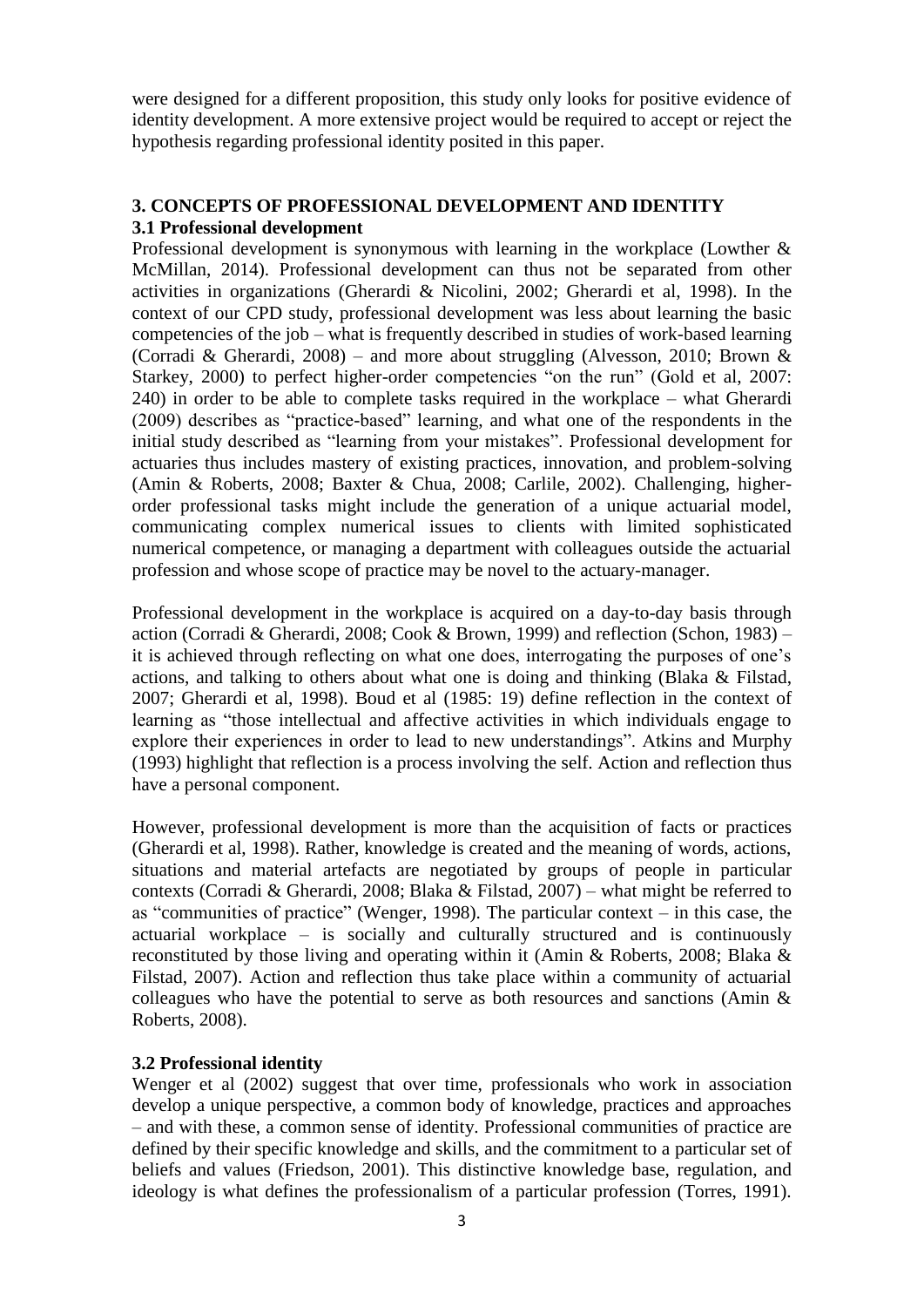Friedson (2001) highlights how the commitment to professionalism is characterised by an ideological shift away from checklists and input records to the emphasis on professional ethics and values. Mackay (2012) concludes that professionalism is central to professional identity as it defines the practitioner's attitude and behavioural orientation.

Professional identity appears to be fostered in the workplace through professional development – because professional development takes place through negotiation and within the context of communities of practice (Amin & Roberts, 2008). Professional development is thus not 'coming to know the world', *but is rather a way of becoming part of a particular social world* (Amin & Roberts, 2008). Professional development may be understood as the development of an identity based on participation in the system of situated practices (Wenger, 1998). New identity is thus constructed with reference to the colleagues with whom the professional is working on shared activities (Blaka & Filstad, 2007). This association, Gherardi and Nicolini (2002) suggest, results in a sense of accountability to these colleagues. Identity is constructed through selfinterpretation of the social norms of the professional group in the workplace and further afield in the profession as well as feedback regarding appropriateness of behaviour from professional peers (Mackay, 2012; Amin & Roberts, 2008).

Professional identity may also be constructed through the reflection associated with authentic professional development. This association results from the relational nature of reflection (Gherardi et al, 1998). Reflection demands that the practitioner engages at the interface between themselves, their being-in-the-world, the abstract knowledge, and other knowing subjects (Gherardi et al, 1998). It also requires that the practitioner engages in self-interpretation of the social norms of the professional group in the workplace and with feedback regarding appropriateness of behaviour from colleagues (Mackay, 2012).

Mackay (2012) suggests that CPD practices that require engagement with professional beliefs and values operate as a dimension of identity construction because they require the professional to reflect on the meaning of the task and the mechanisms of its completion within the professional knowledge base, its regulatory practices, and associated ideology (Torres, 1991). One metaphor of identity is that of struggle – active efforts to fight through contradictions and messiness in pursuit of a sense of self (Alvesson, 2010). Brown and Starkey (2000) use the struggle metaphor to highlight how identity is shaped through diligent self-reflection. It is arguable therefore that *a CPD system that challenges the professional to resolve what Pratt et al (2006) dub 'work-identity integrity violations' – rather than a system which requires mere attendance at events – is likely to have a more profound effect on identity.*

## **4. FINDINGS**

Analysis of the initial feedback on the pilot gives some indication that the reflective process embedded in the new model of CPD, framed by perceptions of belonging to a particular professional community, with associated norms, values, practices, and knowledge base, resulted in participants authoring on-going positive revisions to their professional identities. Further, that this strengthened identity in turn encouraged commitment to CPD.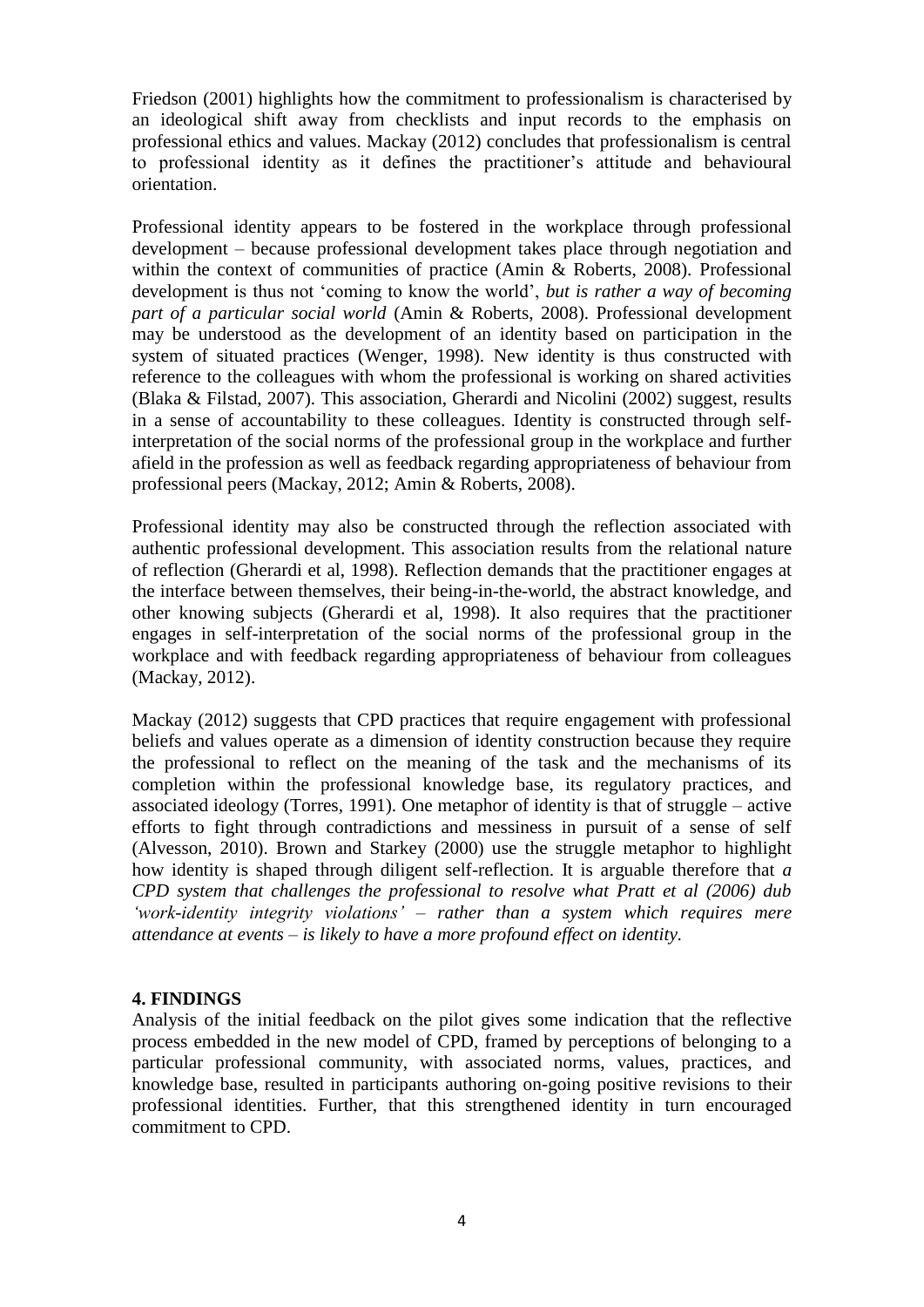#### **4.1 Authentic professional development**

#### *4.1.1 Professional development as practice-based*

Professional development was positioned as integrated into the other activities of the workplace (Gherardi & Nicolini, 2002; Gherardi et al, 1998). It was thus associated with work-based task completion and for many of the respondents was explicitly framed as "work", "I am already doing this … at work (H)"; "I started recording more specific detail of work done and development actions taken (C)". Indeed, for some of the respondents, the authentic nature of the new CPD system presented a challenge exactly because the tasks being worked through and reflected upon were so integrated into existing workplace practices, "Delineating activities (is challenging) because they form part of my role (I)". For more senior actuaries the new CPD system was associated with work-based practices in that they implicitly located the development cycle within what they currently did at work, "It has been immediately helpful to me, despite more than 30 years post-qualification experience (C)". Further, while some of the actuaries did not specifically mention work-based tasks, they associated the new CPD system with career-pathing – which suggests that they experienced a relationship between the new CPD system and 'getting it right' at work, "It's tailored to my unique development within my particular career path (I)". For this actuary, the new CPD system was meaningful exactly because it was associated with workplace requirements.

#### *4.1.2 Professional development through reflection and interrogation*

It was evident that learning through the new CPD system was achieved through reflection on what the actuary was doing professionally and interrogating the purposes of his/ her actions (Blaka & Filstad, 2007; Gherardi et al, 1998). Respondents explicitly associated the process with reflection. This reflection was expressed in terms of thinking about what they needed to learn, "more valuable as you really need to think about what you need to know (A)", thinking about what they had learnt, "include a column for … what I have learnt (F)"; thinking about how they should take their professional development further, "include a 'next step' section for 'desired future roles' and areas perhaps not assessed in a given year (F)", and thinking about how to use feedback (a common conception of reflection in actuarial practice), "I think this system is ideally suited to actuaries, who … have … a good understanding of feedback systems (C)". Words associated with the reflective process and the interrogation of action were evident in much of the feedback, "*consider* my various roles (B)"; "useful to *link* various roles to specific development needs (C)". The data also suggested that the actual process of engaging with the new CPD cycle (planning, action, results, and reflection) facilitated interrogation of purpose, "(it was difficult) deciding what to put down and how to assess it (G)".

## **4.2 Professional development strengthens professional identity**

## *4.2.1 Reflecting with others*

Reflection is positioned as seminal to learning (Schon, 1983). Identity is implicated in both learning and its associated reflection because of the way in which professional development is understood to be relational (Gherardi et al, 1998) – as a conversation between the practitioner and other knowing subjects (Gherardi et al, 1998). While the data collected through the evaluation of the pilot offered no explicit evidence that the respondents engaged in reflective practices in which others participated – in other words, no conversations appeared to be have been held – there is strong evidence that a conversation did take place during the reflective process. This conversation was between the participant and his/ her assumptions of the expectations of professional colleagues (Blaka & Filstad, 2007) – a self-interpretation of the professional norms of peers (Mackay, 2012). Thus reflective practice was relational – although the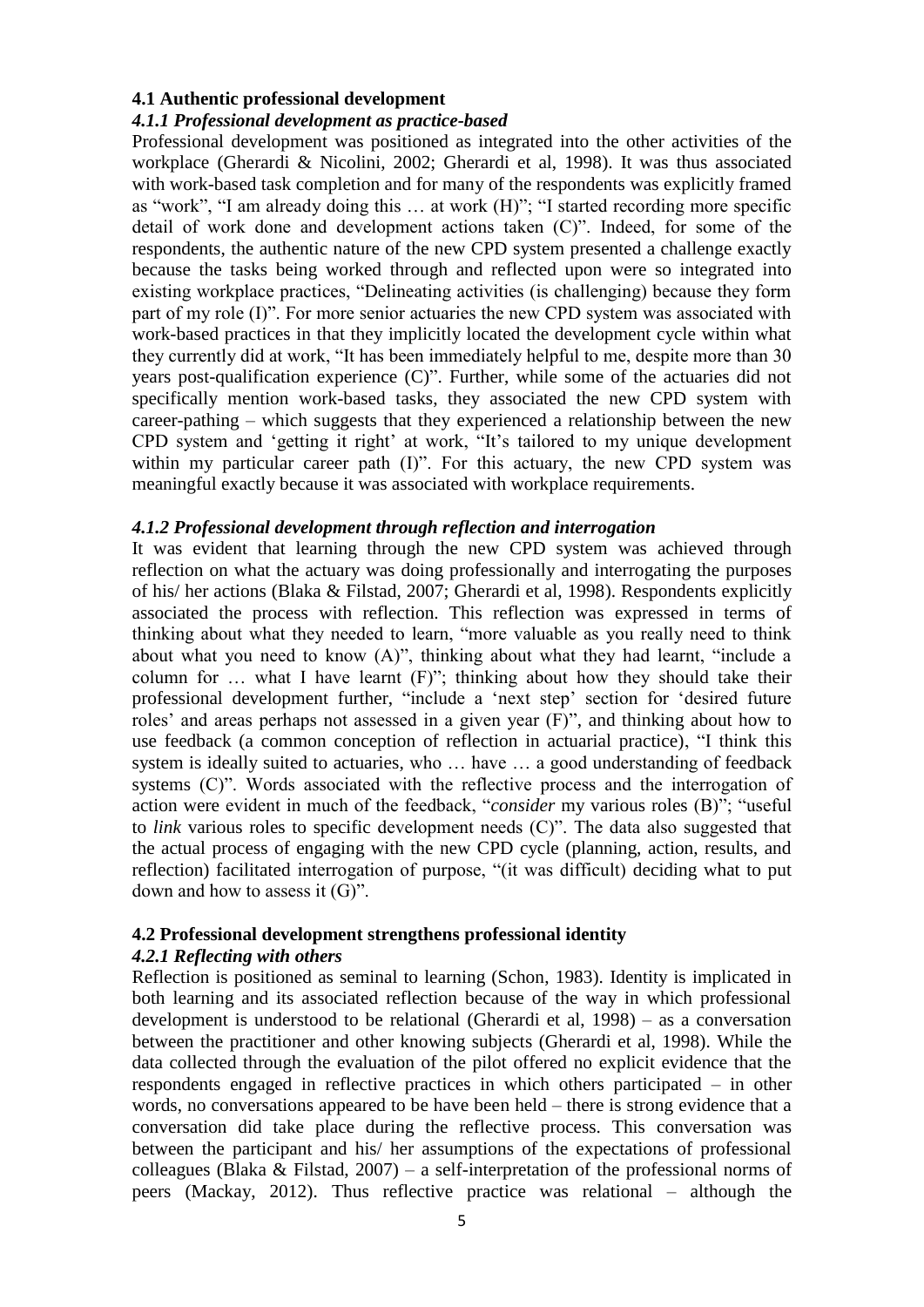relationship was with a perception of community expectations rather than with actual colleagues within the community of practice. Assumptions about feedback from colleagues regarding appropriateness of behaviour – rather than actual feedback (Mackay, 2012) – shaped the respondents' reflective processes.

## *4.2.2 Reflection, professional development, and identity*

It was the way in which the new system required reflection on the professional development and its process that 'forced' the respondents to engage with what colleagues might think about them as actuaries. While it is arguable that these actuaries might already have been interested in engaging with their own professionalism since they had elected to participate in a pilot advertised as intended to improve competence for service delivery, we suggest that a learning cycle that includes a reflective component encourages reflection on the integration of professional knowledge bases, regulatory practices, and associated ideology (Torres, 1991). This reflection shapes professional identity – as one respondent put it, "I now see CPD as an integral part of my life, rather than a chore (A)". We would therefore argue that the reflective process embedded in the development cycle results in professionals authoring on-going positive revisions to their professional identity – much more so that in the traditional input-hours system.

#### **4.3 Professional identity in turn shapes learning**

Identity was at the heart of the professional development which these respondents recorded as a result of their engagement with the new system of CPD. It was their identity as an actuary – constructed through their assumptions of what a good actuary should be and do and how adherence to these ways of being and doing should be demonstrated to colleagues – that shaped their engagement with the new CPD system and its associated emphasis on professional development. The process is clearly iterative – with identity shaping the way in which these professionals engaged with a CPD system which emphasised professional development and associated reflection – and identity being further developed as a result of the way in which the reflective process placed the practitioner and his/ her practices back within the framework of the norms and values of the community of practice.

The preceding discussion has highlighted the way in which perceptions of belonging to a particular community of practice shaped the respondents' assumptions about the purpose of, and how they should engage in, the new CPD programme. It was evident that conceptions of professionalism – including assumptions regarding accountability to the professional body and adherence to a set of behaviours sanctioned by professional peers (McKay, 2012; Friedson, 2001; Torres, 1991) – shaped the professional development practices of those actuaries piloting the new CPD programme. Respondents positioned themselves as adhering to this normative framework. This adherence was usually expressed in terms of taking the new CPD process seriously, whether this attitude was to do the activity in a particular way, "I have an 'active' version of the spreadsheet on my computer, and have developed the habit of updating it continuously, rather than once a month (C)" or to argue that the activity should be done in a particular way, "(Whether this approach to CPD adds value to my on-going professional development) depends on how regularly I look at the plan – it should be once a week (D)".

Adherence to what was perceived of as a shared set of values was at the heart of engaging in professional development. The new CPD programme was thus considered a good learning tool and an opportunity to develop the competencies to be an even better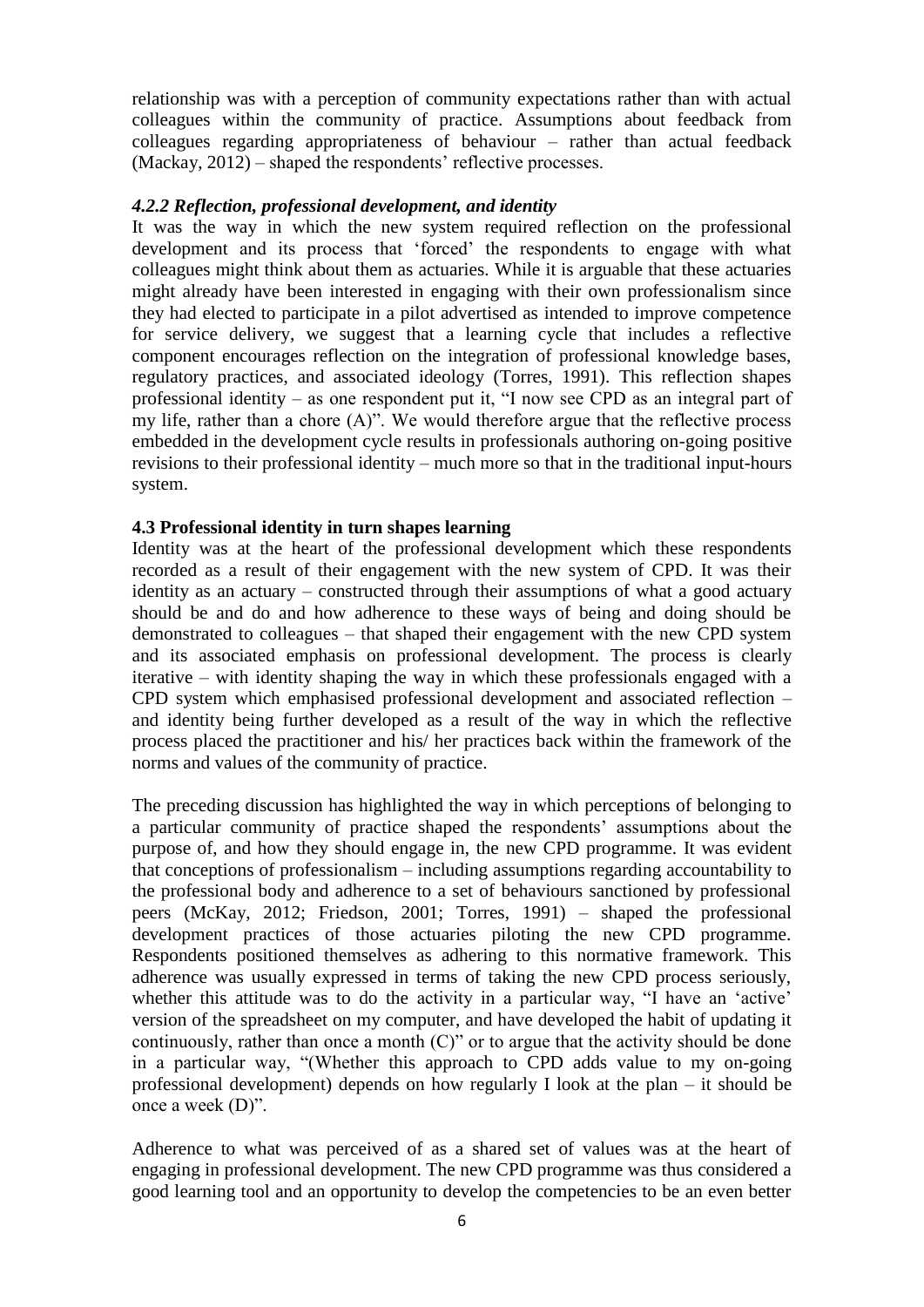actuary because the participants believed that it helped to identify what they needed to learn so as to do their job better, "It helps identify training needs (F)"; "forced to focus on what you do (E)"; "It grounds development needs much better than hours-based CPD could ever do (B)"; Identity was thus at the heart of the development process (Mackay, 2012; Amin & Roberts, 2008) – it was their existing identity, and their assumptions about what it meant to be that kind of professional, which was drawn upon in order to learn.

#### **5. CONCLUSION**

Feedback from volunteers on the pilot project indicated that the cycles of work-based personal learning fostered authentic professional development. It was also observed that the reflective process embedded in the development cycle resulted in professionals authoring on-going positive revisions to their professional identity. Further, that strengthened professional identity led to a 'virtuous circle' whereby the professional is in turn motivated to continue engaging in effective CPD.

However, the analysis of the feedback from the participants in the pilot programme highlighted that the new CPD programme did not require that participants engage with others in the process of their reflection. Since the literature on communities of practice highlights the role that reflection plays in professional learning, a new peer-consultation component will be suggested to the Actuarial Society for incorporation into the new development cycle-based CPD system.

#### **REFERENCES**

- Actuarial Society. (2014), 'Continuing Professional Development', Actuarial Society of South Africa, Internal Working Document.
- Alvesson, M. (2010), 'Self-doubters, strugglers, storytellers, surfers and others: Images of self-identities in organization studies', Human Relations, vol.63 no.2, pp. 193-216.
- Amin, A. and Roberts, J. (2008), 'Knowing in action: Beyond communities of practice', Research Policy, vol. 17, pp. 353-369.
- Atkins, S. and Murphy, K. (1993), Reflection: a review of the literature, Journal of Advanced Nursing, vol 18, pp. 1188-1192.
- Baxter, J. and Chua, W. (2008), 'Be(com)ing the chief financial officer of an organisation: Experimenting with Bourdieu's practice theory', Management Accounting Research, vol. 19, pp. 212-230.
- Bellis, C. (2000), 'Professions in Society', British Actuarial Journal, vol. 6 no. 2, pp. 317-364.
- Blaka, G. and Filstad, C. (2007), 'How does a newcomer construct identity? A sociocultural approach to workplace learning', International Journal of Lifelong Learning, vol. 26, pp. 59-73.
- Brown, A. D. and Starkey, K. (2000), 'Organizational identity and learning: A psychodynamic perspective', Academy of Management Review, vol. 25, pp. 102- 120.
- Boud, D. and Hager, P. (2011), 'Re-thinking continuing professional development through changing metaphors and location in professional practice', Studies in Continuing Education, vol. 43 no. 1, pp. 17-30.
- Boud, D., Keogh, R. and Walker, D. (1985), Reflection: Turning experience into learning, Kegan Page, London.
- Carlile, P. R. (2002), 'A pragmatic view of knowledge and boundaries: Boundary objects in new product development', Organization Science, vol. 9, pp. 358-376.